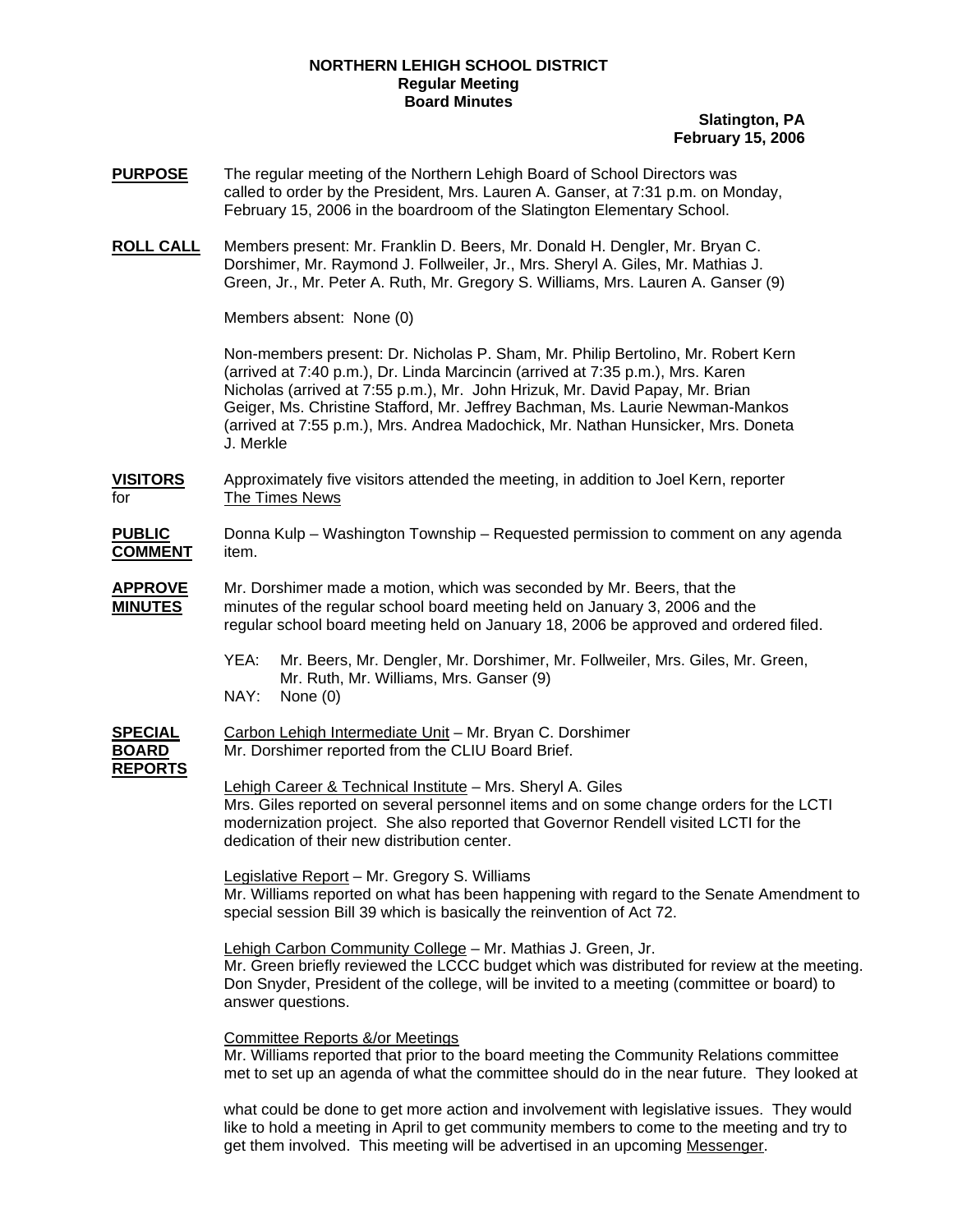|  | Student Representative Report – Nathan Hunsicker gave his report for the month. |  |  |  |
|--|---------------------------------------------------------------------------------|--|--|--|
|  |                                                                                 |  |  |  |

SPECIAL Superintendent's Report - Dr. Nicholas P. Sham, Sr. **BOARD** Dr. Sham announced that reservation forms for the All School Musical have been placed on the **REPORTS** table for each board member. (Con't.)

> He reminded the board that the March 6 board meeting will be held in the Peters Elementary School.

 He recognized Tyler Tkach, a high school senior and football player, for his recognition by the Maxwell Club (First Runner Up for the 21 $^{\text{st}}$  Annual Jim Henry Award) for his selfless act towards a student with autism.

 An Executive Session was held at 6:30 p.m. in the Superintendent's Office and was continued after the meeting to discuss personnel and negotiations.

- **PERSONNEL** Mrs. Giles made a motion, which was seconded by Mr. Beers, that the Board of Education approves the following personnel items:
- Resignation Accept the resignation of Elvin Schlegel, Jr. from his position as a special education aide in the Slatington Elementary School. This resignation is effective the last day he works in June 2006.
- Volunteers Approve the following unpaid volunteer aides for the 2005-2006 school year:

 Kathy Yelinek – Slatington Elementary Angela Anderson – Peters Elementary

- YEA: Mr. Beers, Mr. Dengler, Mr. Dorshimer, Mr. Follweiler, Mrs. Giles, Mr. Green, Mr. Ruth, Mr. Williams, Mrs. Ganser (9) NAY: None (0)
- **POLICY** Mr. Dorshimer made a motion, which was seconded by Mr. Dengler, that the Board of Education approves the following items listed under Policy:

Homebound Grant homebound instruction for a  $10<sup>th</sup>$  grade student, Student #101, for five hours per week, Instruction effective February 3, 2006 and continuing until March 31, 2006.

Conferences David Papay – Discipline of Special Ed Students in PA – Sponsored by Lorman Education Services – April 21, 2006 – Allentown, PA – Registration: \$249.00 – Funding: Middle School Building Budget

> Dawn Wadsworth—Association of School Psychologists of PA Conference – March 8-10, 2006 in Harrisburg, PA – Registration: \$260.00, Travel: \$60.00, Meals: \$90.00 – Total Approximate Cost: \$410.00 – Funding: IDEA

Board Policy Approve to adopt new school board policy #623 – Finances – Credit Cards, as  $2^{nd}$  Reading presented after second reading. presented after second reading.

> Approve revisions to existing school board policy #137 – Programs – In-Home Instruction, as presented after second reading.

> Approve revisions to existing school board policy #404 – Professional Employees – Employment of Professional Employees, as presented after second reading.

 $1<sup>st</sup>$  Reading Approve revisions to school board policy #004.1 – Pupils – Student Representative to Board, as presented after first reading.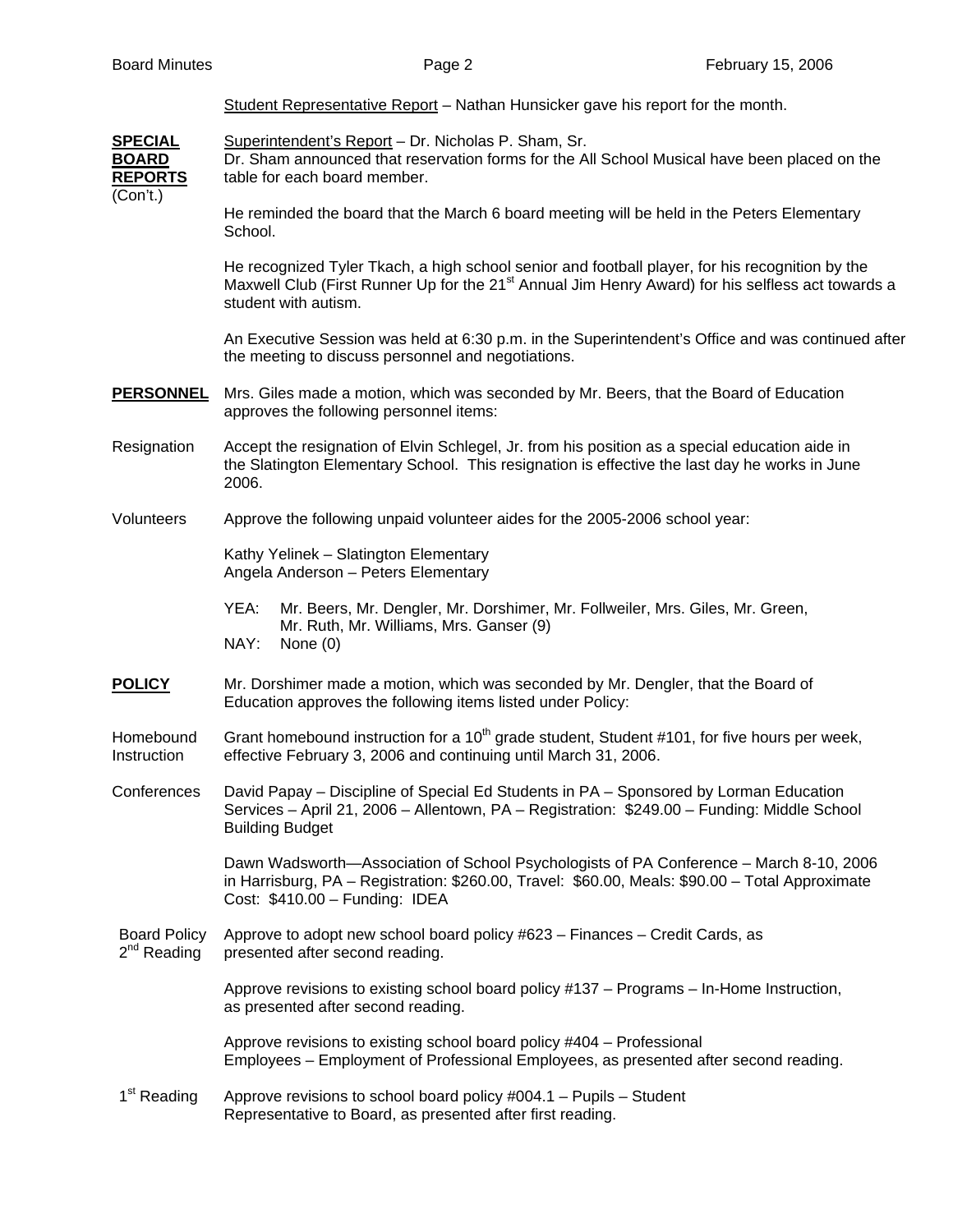Approve revisions to school board policy #204 – Pupils – Attendance, as presented after first reading.

# **POLICY**

**(Con't.)** Approve revisions to school board policy #429 – Professional Employees – Substitute/Temporary Vacancy Replacement Compensation, as presented after first reading.

> Approve new school board policy #913 – Community – Non-school Organizations/Groups/Individuals, as presented after first reading.

Public Donna Kulp – Washington Township – She had a question about Policy 204 –Attendance. Comment She wanted to know the when the process begins for sending communication home to parents for absences.

> YEA: Mr. Beers, Mr. Dengler, Mr. Dorshimer, Mr. Follweiler, Mrs. Giles, Mr. Green, Mr. Ruth, Mr. Williams, Mrs. Ganser (9) NAY: None (0)

 Mrs. Giles made a motion, which was seconded by Mr. Williams, that the Board of Education approves the following conference:

Conference Brian Geiger – Elements of Transportation conference – Sponsored by PASBO – April 4, 2006 – Kulpsville, PA – Registration: \$125.00, Travel: \$40.00 – Total Approximate Cost: \$165.00 – Funding: Director of Support Services Budget

> ROLL CALL: YEA: Mr. Beers, Mrs. Giles, Mr. Green, Mr. Williams, Mrs. Ganser (5) NAY: Mr. Dengler, Mr. Dorshimer, Mr. Follweiler, Mr. Ruth (4) Motion carried.

High Schools Mr. Ruth made a motion, which was seconded by Mr. Green, that the Board of Education That Work approves to send six teachers and one administrator to the High Schools That Works Conference in Orlando, FL from July 12-15, 2006 at a cost not to exceed \$6400. Expenses for the district administrator will be paid for by Lehigh Career and Technical Institute.

 Some discussion ensued regarding sending two additional math teachers to this conference. Several board members felt it would be better to send a teacher from each of the core subject disciplines.

 ROLL CALL: YEA: Mr. Dorshimer, Mr. Follweiler, Mrs. Giles, Mr. Green, Mr. Williams, Mr. Beers (6) NAY: Mr. Dengler, Mr. Ruth, Mrs. Ganser (3)

Motion carried.

Public Donna Kulp – Washington Township – Why is the administration choosing six people to go? **Comment** 

**CURRIC-** Mr. Dorshimer made a motion, which was seconded by Mr. Follweiler, that the Board of Education **ULUM AND** approves the following resolution to adopt the 2006-2007 Carbon Lehigh Intermediate Unit **INSTRUC-** Plan Committee Report that was unanimously adopted by the CLIU Facilities Plan **TION** Facilities Committee on February 2, 2006.

> **RESOLVED**: It is recommended that the Northern Lehigh School District Board of Directors approve the 2006-2007 Facilities Plan Committee Report as unanimously adopted by the CLIU Facilities Plan Committee on February 2, 2006. In addition, the Board reaffirms its commitment to the original construct of the Facilities Planning, approved November 1, 1989, which consists of a series of prioritized inquiries to be considered in determining future locations of the CLIU and school district special education classes.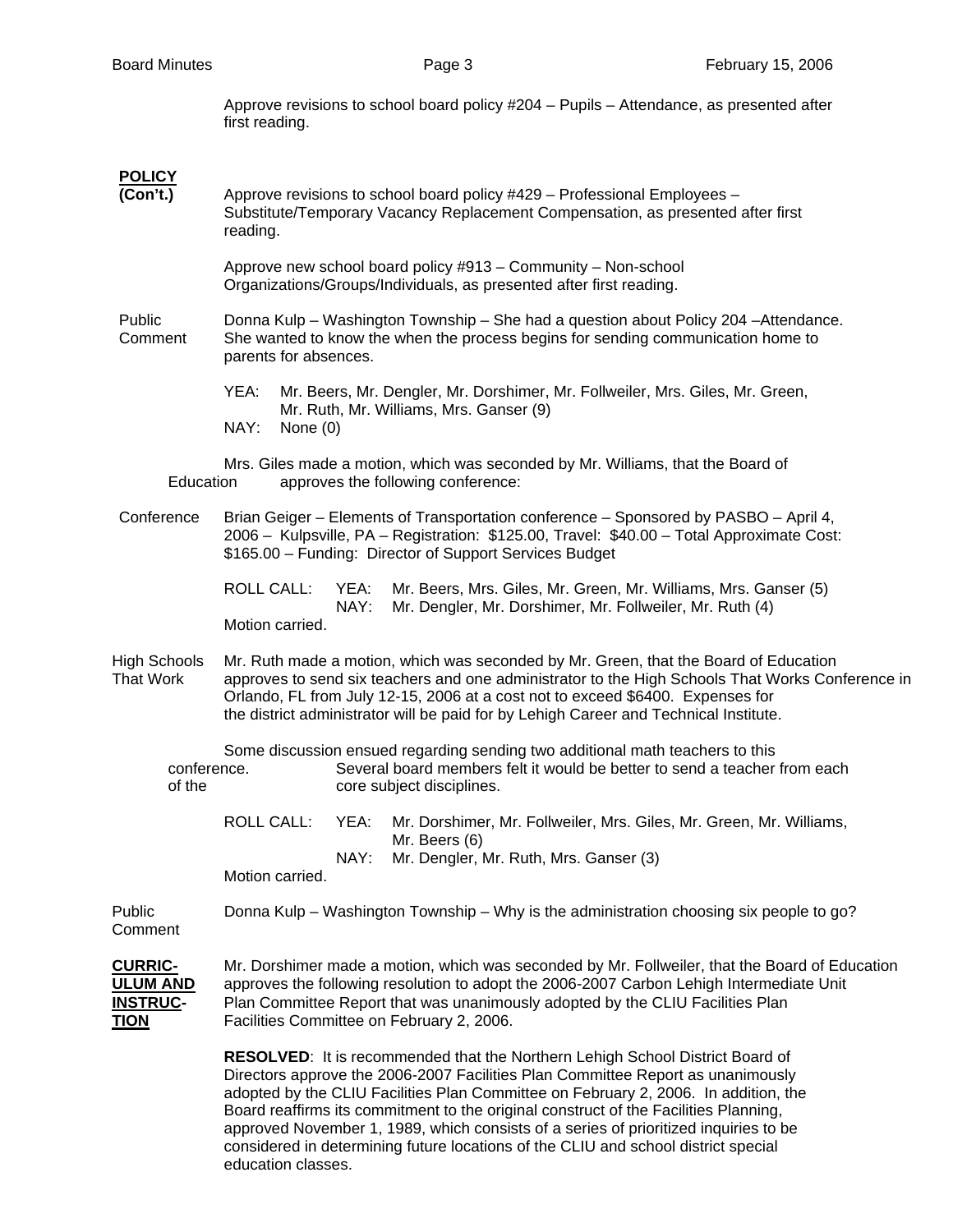|                                                   | YEA:<br>Mr. Beers, Mr. Dengler, Mr. Dorshimer, Mr. Follweiler, Mrs. Giles, Mr. Green,                                                                                                                                                                                                                                                  |  |  |  |  |  |  |  |
|---------------------------------------------------|----------------------------------------------------------------------------------------------------------------------------------------------------------------------------------------------------------------------------------------------------------------------------------------------------------------------------------------|--|--|--|--|--|--|--|
|                                                   | Mr. Ruth, Mr. Williams, Mrs. Ganser (9)<br>NAY:<br>None $(0)$                                                                                                                                                                                                                                                                          |  |  |  |  |  |  |  |
| <u>OLD</u><br><b>BUSINESS</b>                     | Mr. Ruth wanted to know where the administration was with regard to the IT Intern.                                                                                                                                                                                                                                                     |  |  |  |  |  |  |  |
|                                                   | Mrs. Ganser wanted to know if it was possible to have the Board/Administration Retreat in<br>the district instead of holding it at LCTI. She felt that it could be done more economically if<br>we held it on our own campus. After some discussion, it was decided to hold the retreat at<br>LCTI.                                    |  |  |  |  |  |  |  |
|                                                   | Mrs. Ganser reminded board members about the CLIU School Board Conference which will<br>be held at the Days Inn on March 29, 2006.                                                                                                                                                                                                     |  |  |  |  |  |  |  |
|                                                   | Mr. Ruth wanted to know where the district stands with regard to the nitrate issue at Peters<br>Elementary.                                                                                                                                                                                                                            |  |  |  |  |  |  |  |
|                                                   | Mr. Beers reported that removal of the snow at the handicapped parking areas from the<br>recent snow storm was much better than the previous storm.                                                                                                                                                                                    |  |  |  |  |  |  |  |
| <b>NEW</b><br><b>BUSINESS</b>                     | Mrs. Ganser wanted to know if Policy could be listed as a separate item on the agenda.                                                                                                                                                                                                                                                 |  |  |  |  |  |  |  |
| <b>FINANCIAL</b>                                  | Mr. Follweiler made a motion, which was seconded by Mr. Beers, that the Board of Education<br>approves the following financial items:                                                                                                                                                                                                  |  |  |  |  |  |  |  |
| Treasurer's<br>Report                             | Approve the report of the Treasurer, Mr. Ruth, for the month of January 2006.                                                                                                                                                                                                                                                          |  |  |  |  |  |  |  |
| GeneralFund<br><b>Bills</b>                       | Approve payment of General Fund bills for the months of January 2006 and February<br>2006.                                                                                                                                                                                                                                             |  |  |  |  |  |  |  |
| Account<br><b>Statements</b>                      | NLHS Student Approve the Northern Lehigh High School Student Activities Account and<br>Scholarship Fund Statements for the month of January 2006.                                                                                                                                                                                      |  |  |  |  |  |  |  |
| Account<br>Statement                              | NLMS Student Approve the Northern Lehigh Middle School Student Activities Account Fund Statement<br>for the month of January 2006.                                                                                                                                                                                                     |  |  |  |  |  |  |  |
| <b>NL Sports</b><br>Accounts<br>Finance<br>Report | Approve the Northern Lehigh Sports Accounts Financial Report for month ended<br>January 31, 2006.                                                                                                                                                                                                                                      |  |  |  |  |  |  |  |
| NL Refresh-<br>ment Stand<br>Report               | Approve the Northern Lehigh Refreshment Stand Financial Report for month<br>ended January 31, 2006.                                                                                                                                                                                                                                    |  |  |  |  |  |  |  |
| <b>CLIU Budget</b><br>For 2006-07                 | Approve a resolution regarding the 2006-2007 Carbon Lehigh Intermediate Unit<br>Operational and Program Services budget. Total expenditures equal \$1,939,116, an<br>increase of \$130,239 (7.2%) over the 2005-2006 budget. Northern Lehigh's share is<br>proposed to be \$18,056, an increase of \$108.00 from the 2005-2006 budget. |  |  |  |  |  |  |  |
|                                                   | YEA:<br>Mr. Beers, Mr. Dengler, Mr. Dorshimer, Mr. Follweiler, Mrs. Giles, Mr. Green,<br>Mr. Ruth, Mr. Williams, Mrs. Ganser (9)<br>NAY:<br>None $(0)$                                                                                                                                                                                 |  |  |  |  |  |  |  |
| <b>RECOGNI-</b>                                   | Donna Kulp – Washington Township – Thanked whoever made the 2 hour delay                                                                                                                                                                                                                                                               |  |  |  |  |  |  |  |